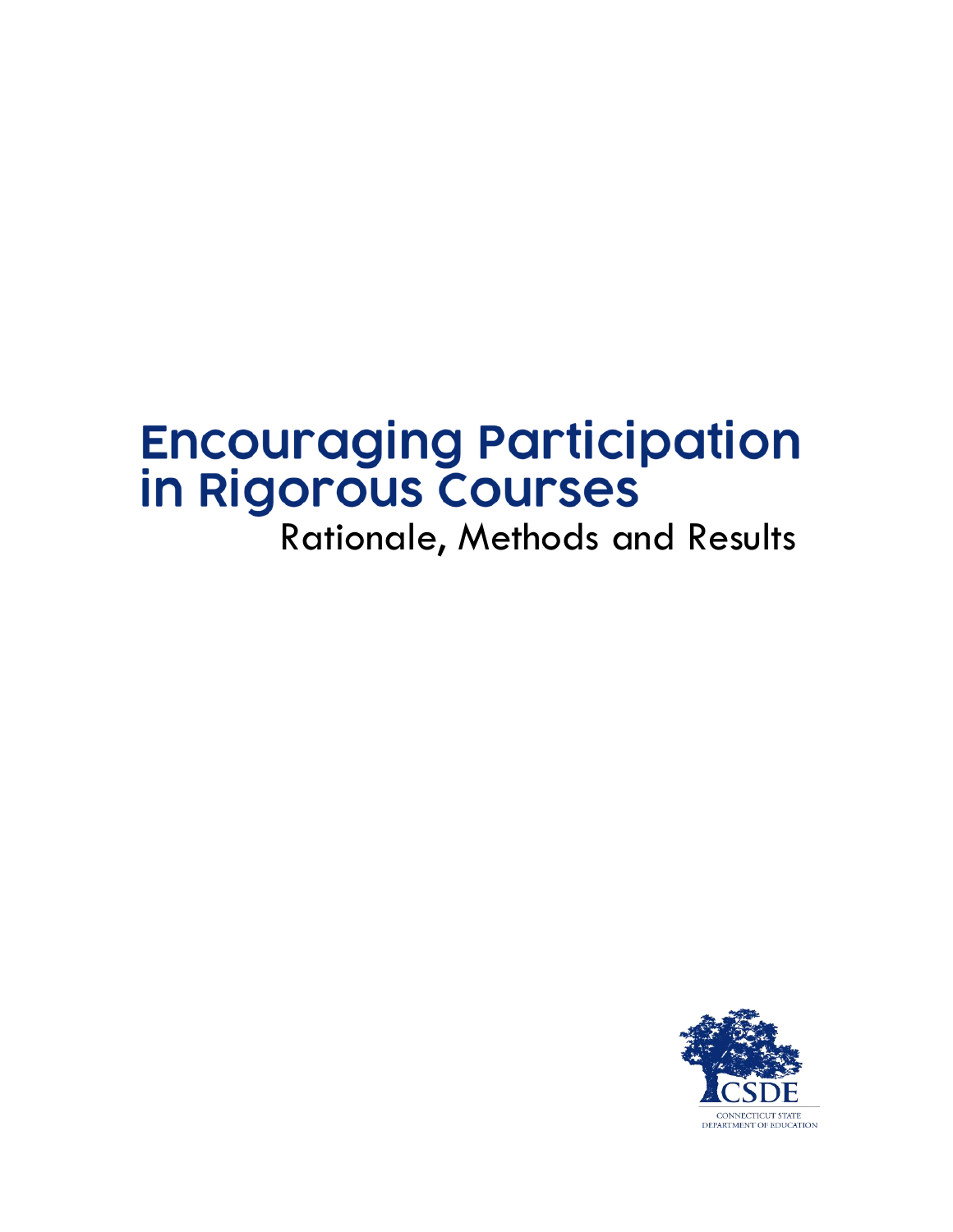# **BACKGROUND AND RATIONALE**

Students who take rigorous courses in high school can benefit in many ways. They can:

- earn college credit while in high school;
- potentially skip introductory courses;
- save money on postsecondary tuition;

 $\overline{a}$ 

- learn exciting subjects in greater depth; and
- set themselves apart when they pursue college or career opportunities.

From 2012-13 to 2019-20, the Commissioner of Education sent letters directly to students in 10<sup>th</sup> and 11<sup>th</sup> grade who had been identified as having the potential to succeed in rigorous courses. The criteria for identification were PSAT scores, and the list was generated using the College Board's AP Potential tool.<sup>1</sup> In the 2020-21 academic year, the Connecticut State Department of Education (CSDE) analyzed enrollment and course performance data for rigorous courses – including dual enrollment (DE) classes offered by colleges and universities, Advanced Placement (AP®) courses, and the International Baccalaureate (IB) program – and extended its methodology to include Smarter Balanced Assessment Consortium (SBAC) mathematics and English language arts (ELA) assessment results to identify students for this mailing.

The CSDE analyses confirmed that students who do well on SBAC assessments during middle school generally perform well in one or more rigorous courses in high school. Looking beyond the AP Potential tool enabled the CSDE to identify an additional 15,000 students statewide who may do well in advanced courses. Moreover, this increased the diversity of the recipient list, as more students of color, students from low-income families, English learners, and students enrolled in Alliance Districts were encouraged to participate in rigorous courses.<sup>2</sup> The 2020-21 letters were sent to students in Grades 10 and 11 (as was the case in prior years) and to their parents/guardians in April and May of 2021.

In 2021-22, the CSDE implemented changes to this process based on feedback received in the previous year. Additionally, the CSDE assembled a representative group of principals and school counselors to get their input on the messaging, communication, and timing of the various activities.

<sup>&</sup>lt;sup>1</sup> The [AP Potential tool](https://appotential.collegeboard.org/app/welcome.do) identifies students who are likely to score a 3 or higher on a given AP® Exam based on their performance on the PSAT/NMSQT®, PSAT™ 8/9, PSAT™ 10, or SAT®.

<sup>&</sup>lt;sup>2</sup> The Alliance District program is a unique and targeted investment in Connecticut's 33 lowest-performing districts. Connecticut General Statute Section 10-262u establishes a process for identifying Alliance Districts and allocating increased Education Cost Sharing (ECS) funding to support district strategies to dramatically increase student outcomes and close achievement gaps by pursuing bold and innovative reforms.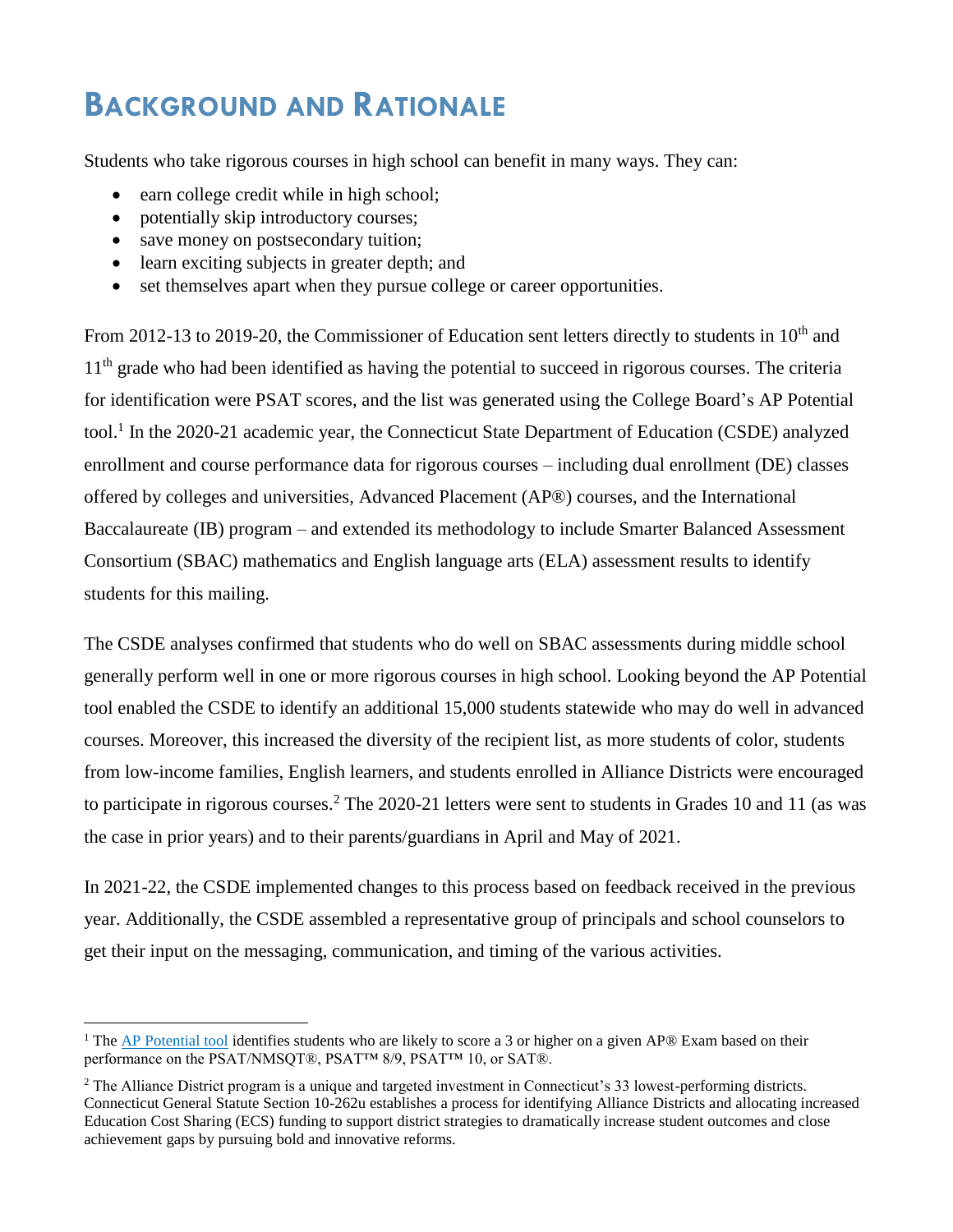The following changes were implemented:

- The letters will be sent to students in Grades 9 and 10 (instead of 10 and 11) to allow students more time to plan their course pathway in high school;
- The letters will be sent in January so students and families will have time to plan course selection in advance of initial registration deadlines;
- The list of students receiving these letters will be available in EdSight Secure by the second Friday in December, so principals and counselors will know in advance which students will receive the letters;
- An FAQ along with the actual letters being sent will be provided by mid-December so district/school staff will be prepared to answer any questions from parents and students about the letters; and
- The CSDE will be hosting an optional informational session for principals and counselors in mid-December to discuss the next steps and answer any questions.

# **METHODS**

### **Model Development Used Supervised Learning**

The methods used for this project involved data preparation and data handling in addition to model training, testing, and comparison before the final model was established. The CSDE created a classification and regression tree (CART, or decision tree) model for this project. This CART model employed supervised learning, which occurs when outcomes are used in the preprocessing of data. This approach is a powerful way to classify a set of observations into groups that are directly observed.

Forecasting a student's likelihood of passing at least one rigorous course based on standardized test scores includes the prediction of a binary outcome from quantitative independent variables. A decision tree is well-suited for solving a classification problem like this, as the CART technique automates data processing and builds an optimal decision tree by finding predictor variables and cut-points that can be used in combination for yes-no questions to best predict classifications. By capturing classification decisions through a series of yes-no questions, the final model is easy to interpret and apply.

#### **Predictors Were Limited to Standardized Test Scores**

Since the AP Potential tool only incorporates PSAT and SAT scores in identifying students with the potential to do well on AP exams, the CSDE decided to take a similar approach: The CART model considered middle school SBAC ELA and math scores as predictors of a student's likelihood of passing at least one rigorous course in high school.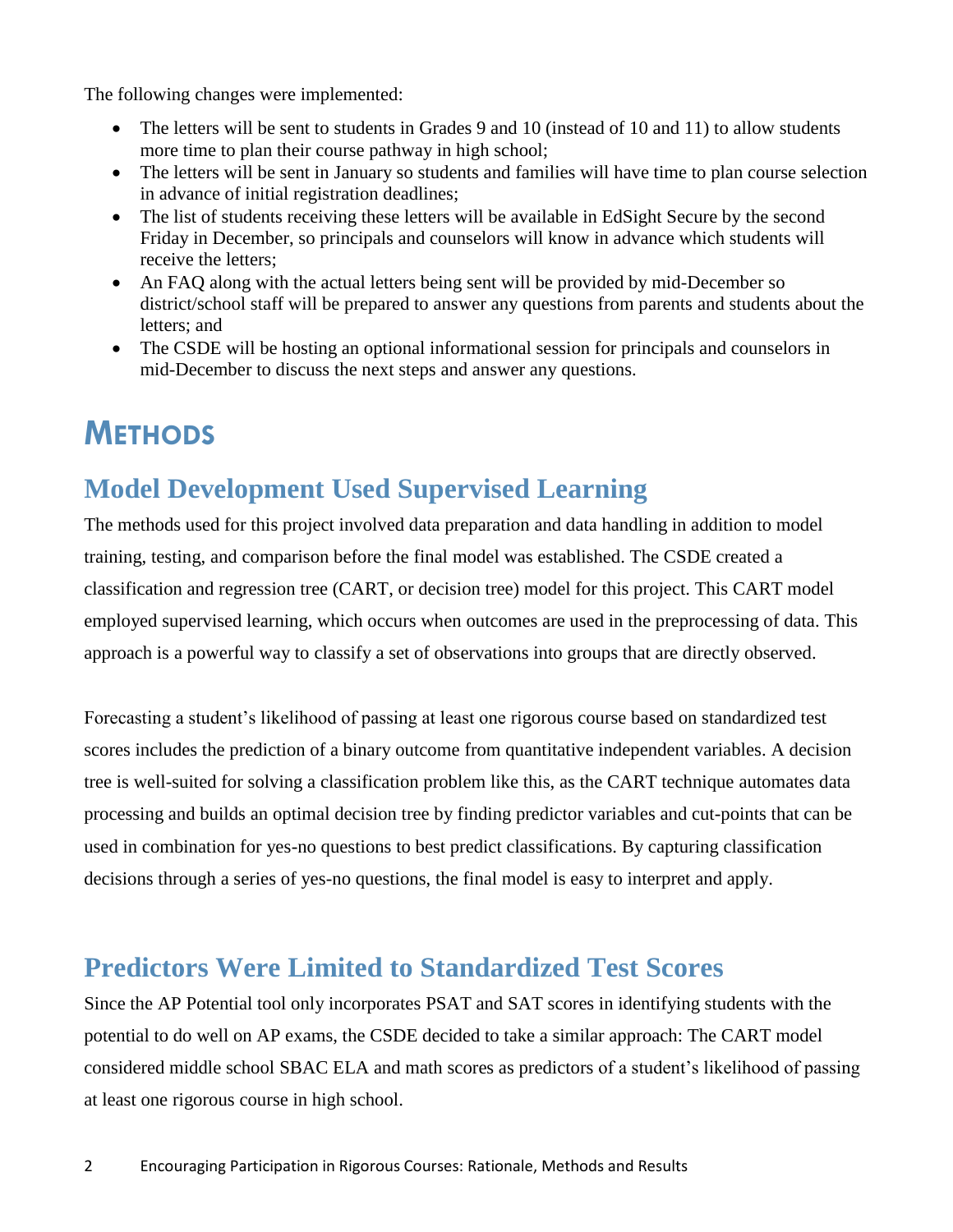#### **Using Classification Accuracy Measures and Multiple Pathways Helped Improve Model Performance**

**Classification accuracy measures.** A validation dataset was used to test the model, and true-positives (TP), false-positives (FP), false-negatives (FN), and true-negatives (TN) for predicted and true conditions were determined. In those four designations, the true/false indicator identifies whether the predicted classification was correct/incorrect, and the positive/negative indicator denotes the predicted class as passing/not passing at least one rigorous course by the end of junior year. In addition, the accuracy, sensitivity, specificity, and balanced accuracy were considered for the model.

*Accuracy Equations.* The equations for calculating classification accuracy measures for each model are an essential component in evaluating and comparing models. Since accuracy, sensitivity, specificity, and balanced accuracy are metrics that are commonly used to select between classification models, these classification accuracy measures are explained below.

Accuracy (also known as the overall accuracy rate) represents the proportion of correct predictions among all cases in the validation sample.

$$
Accuracy = (TP + TN) / N \tag{1}
$$

Sensitivity (also known as recall or true-positive rate [TPR]) measures the proportion of correct predictions among all observed positive cases in the validation sample.

$$
Sensitivity = TP / (TP + FN)
$$
 (2)

Specificity (also known as true-negative rate [TNR]) measures the proportion of correct predictions among all observed negative cases in the validation sample.

$$
Specificity = TN / (TN + FP)
$$
 (3)

Balanced accuracy is an average of the sensitivity and specificity, and it measures the average accuracy in classifying minority and majority class observations.

Balanced Accuracy = (Sensitivity + Specificity) / 2 
$$
(4)
$$

#### **Dataset**

The full dataset consisted of data collected from the population of Connecticut public school students who were enrolled in grade 11 in 2018-19 and had at least one SBAC score in grade 7 or 8. Loosening the restrictions (i.e., not requiring all possible SBAC ELA and math scores in grades 7 and 8) allowed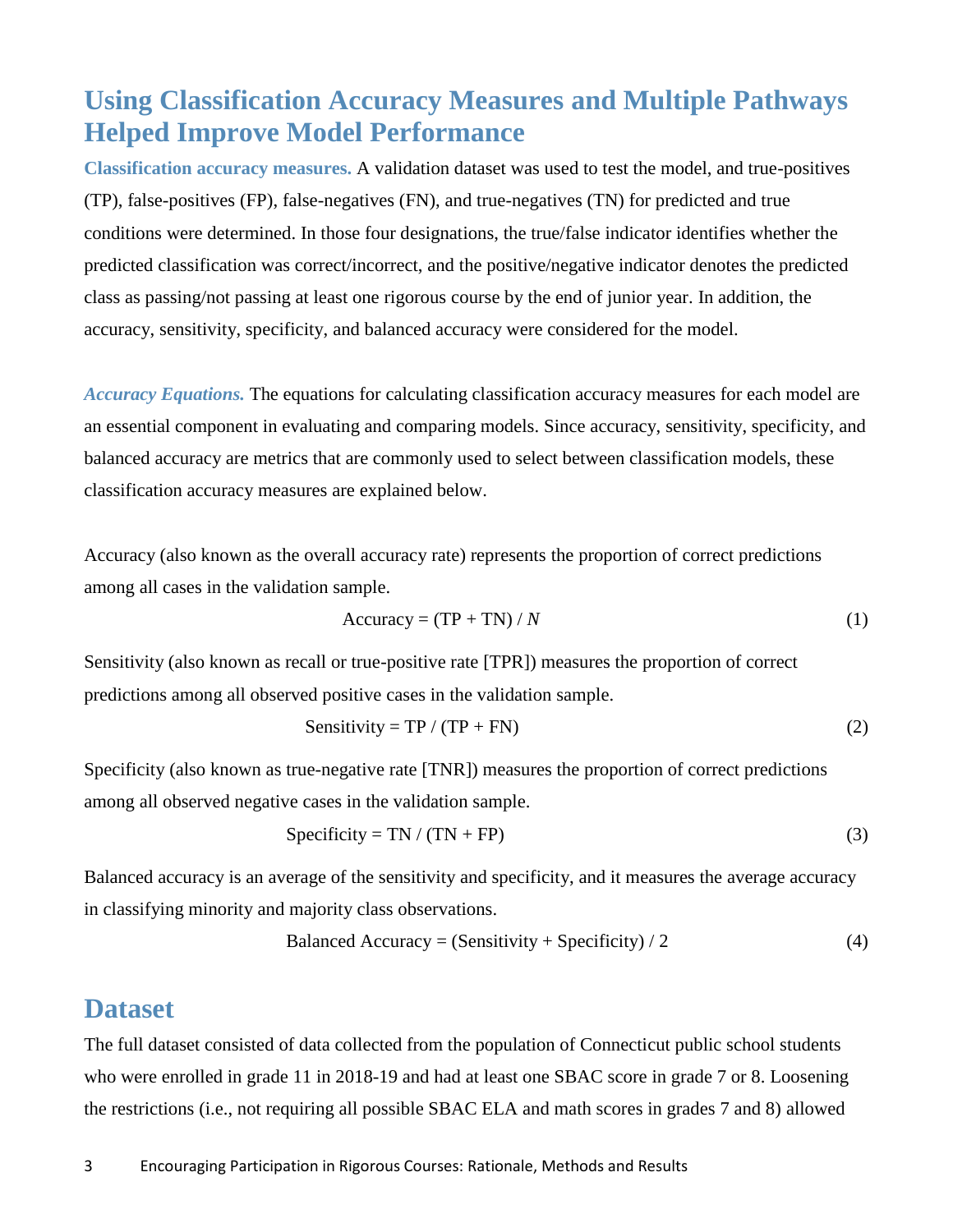for the model to be trained and tested using a larger sample and for the impact of including different variable combinations as predictors to be evaluated.

**Training and validation datasets.** In order to obtain accurate forecasts, the CART model was developed using holdout sample validation, a process in which part of the sample is designated for model training, and the remaining part of the sample is dedicated exclusively to model testing (also known as validation). The large sample size allowed for data splitting to obtain independent training and validation datasets. Stratified random sampling was used to partition the data and preserve the overall class distribution. The training sample contained 80 percent of the records and was used to derive the model. The remaining 20 percent of records comprised the validation dataset that was used to evaluate the classification accuracy of the model.

#### **Analysis and Cut-Points for Rigorous Coursework Potential**

Connecticut's Growth Model for the Smarter Balanced Summative Assessments in ELA and Mathematics includes Achievement Level Ranges that are used in achievement and accountability reporting. Since these ranges are well-established, achievement levels rather than scale scores were used as predictors in the CART model. The ELA and math Achievement Level Ranges are presented in Tables 1 and 2, respectively.

|       | Level 1: Not Met |            | Level 2: Approaching |            | Level 3: Met |            | <b>Level 4: Exceeded</b> |            |
|-------|------------------|------------|----------------------|------------|--------------|------------|--------------------------|------------|
| Grade | 1 - LOW          | $2 - HIGH$ | $3 - LOW$            | $4 - HIGH$ | $5 - LOW$    | $6 - HIGH$ | 7 - LOW                  | $8 - HIGH$ |
| 6     | 2210-2417        | 2418-2456  | 2457-2493            | 2494-2530  | 2531-2574    | 2575-2617  | 2618-2656                | $2657+$    |
|       | 2258-2438        | 2439-2478  | 2479-2515            | 2516-2551  | 2552-2600    | 2601-2648  | 2649-2687                | $2688+$    |
|       | 2288-2446        | 2447-2486  | 2487-2526            | 2527-2566  | 2567-2617    | 2618-2667  | 2668-2703                | $2704+$    |

Table 1 *SBAC ELA Achievement Level Ranges* 

Table 2

*SBAC Mathematics Achievement Level Ranges* 

|       | Level 1: Not Met |            | Level 2: Approaching |            | Level 3: Met |           | <b>Level 4: Exceeded</b> |            |
|-------|------------------|------------|----------------------|------------|--------------|-----------|--------------------------|------------|
| Grade | 1 - LOW          | $2 - HIGH$ | $3 - LOW$            | $4 - HIGH$ | $5 - LOW$    | 6 - HIGH  | 7 - LOW                  | $8 - HIGH$ |
| 6     | 2235-2434        | 2435-2472  | 2473-2512            | 2513-2551  | 2552-2580    | 2581-2609 | 2610-2639                | $2640+$    |
|       | 2250-2438        | 2439-2483  | 2484-2525            | 2526-2566  | 2567-2600    | 2601-2634 | 2635-2664                | $2665+$    |
|       | 2265-2456        | 2457-2503  | 2504-2544            | 2545-2585  | 2586-2619    | 2620-2652 | 2653-2685                | $2686+$    |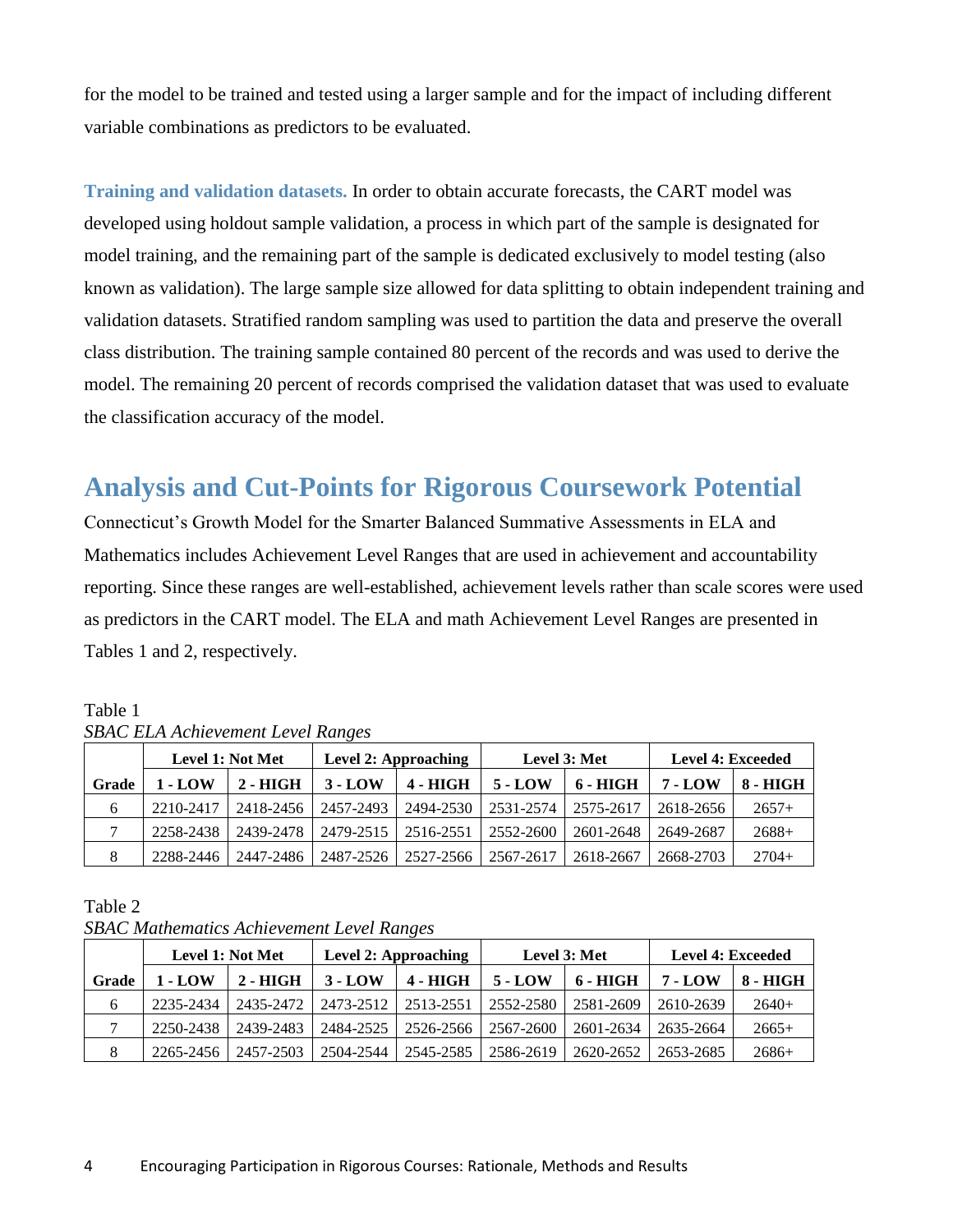**Criteria for Rigorous Coursework Potential. <sup>3</sup>** A student who meets any of the following criteria is identified as having shown the potential to complete rigorous coursework in high school:

- "Level 3: Met" on SBMATH in Grade 7 or 8;
- "Level 4: Exceeded" on SBELA in Grade 7 or 8;
- "Level 3: Met" on both SBMATH and SBELA in Grade 6 and "4-High Level 2: Approaching" on both SBMATH and SBELA in Grade 7 or 8; or
- "6-High Level 3: Met" on SBELA in Grade 7 or 8 and "Level 3: Met" in SBELA in Grade 6.

# **RESULTS**

Once the criteria were aligned with the Achievement Level Ranges, the final model was applied to the most recent Grade 11 data in order to see how well the decision rules predicted actual student classifications. This sample had 29,527 records, 61 percent of which met the criteria for rigorous coursework potential.

Table 3 presents the accuracy measures for the final model. The accuracy was 0.786, which means that 78.6 percent of all cases in the final validation sample were predicted correctly. The sensitivity or truepositive rate was 0.768. This TPR means that 76.8 percent of all observed positive cases in the validation sample were predicted correctly. The specificity or true-negative rate was 0.837. In other words, 83.7 percent of all observed negative cases (i.e., those students who did not pass at least one rigorous course and did not meet the SAT threshold for college and career readiness) in the validation sample were predicted correctly. Finally, the balanced accuracy – which is an average of the sensitivity and specificity – shows that the average accuracy in classifying positive and negative cases was 80.2 percent.

Table 3 *Accuracy Measures for Final Model*

 $\overline{a}$ 

| Metric                           | Value |  |
|----------------------------------|-------|--|
| Accuracy                         | 0.786 |  |
| True Positive Rate (Sensitivity) | 0.768 |  |
| True Negative Rate (Specificity) | 0.837 |  |
| <b>Balanced Accuracy</b>         | 0.802 |  |

<sup>&</sup>lt;sup>3</sup> Since statewide summative assessments were not administered in 2019-20 due to the pandemic, Grade 10 students have SBAC scores for grades 6 and 7; Grade 9 students have SBACs for grades 6 and 8. So, the "Grade 7 or 8" portions of the inclusion criteria can be read as "their most recent SBAC" for nearly all students.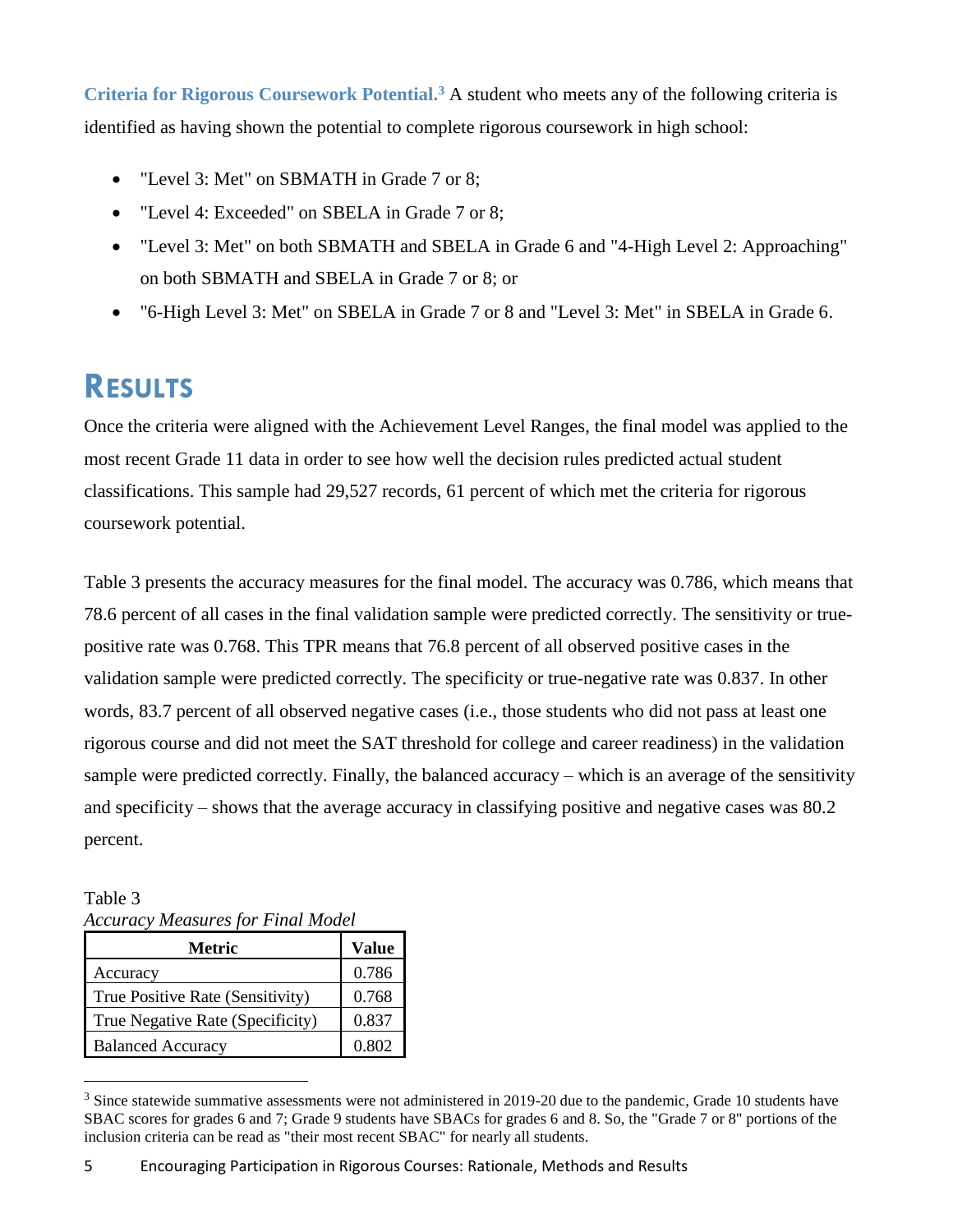## **DISCUSSION**

With balanced accuracy exceeding eighty percent and a revised methodology that resulted in thousands of additional students being encouraged to enroll in rigorous courses, Connecticut is well-positioned to help more high school students realize their true potential. The strong relationship between SBAC scale scores and performance in advanced high school courses shows that there are plenty of data points prior to the PSAT that can help identify student potential.

#### **Implications of Results**

When the revised cut-points and decision rules were applied to the students enrolled in grades 9 and 10 in 2021-22, forty-one percent of students were identified as having the potential to succeed in rigorous courses. In the end, more than  $16,0009$ <sup>th</sup> graders (39.3% of nearly 41,000 students) and more than 18,400 10<sup>th</sup> graders (43.6% of more than 42,000 students) were selected to receive letters encouraging them to enroll in rigorous courses. Our analyses has confirmed that SBAC and PSAT scores are highly predictive of all subsequent academic milestones, so we are confident that these students can succeed in one or more advanced courses.

#### **Conclusion**

Students who take rigorous courses in high school can benefit in many ways. By expanding its methodology for identifying students who have shown the potential to succeed in rigorous courses, the CSDE will continue to identify a more diverse and larger number of students who can receive the benefits of taking dual enrollment (DE), Advanced Placement (AP®), and International Baccalaureate (IB) program courses. The CSDE aims to increase access to rigorous coursework and to highlight students who may have been missed by other means. These efforts to encourage participation in rigorous courses are meant to supplement the course selection process and enhance the dialog between families and high school counselors.